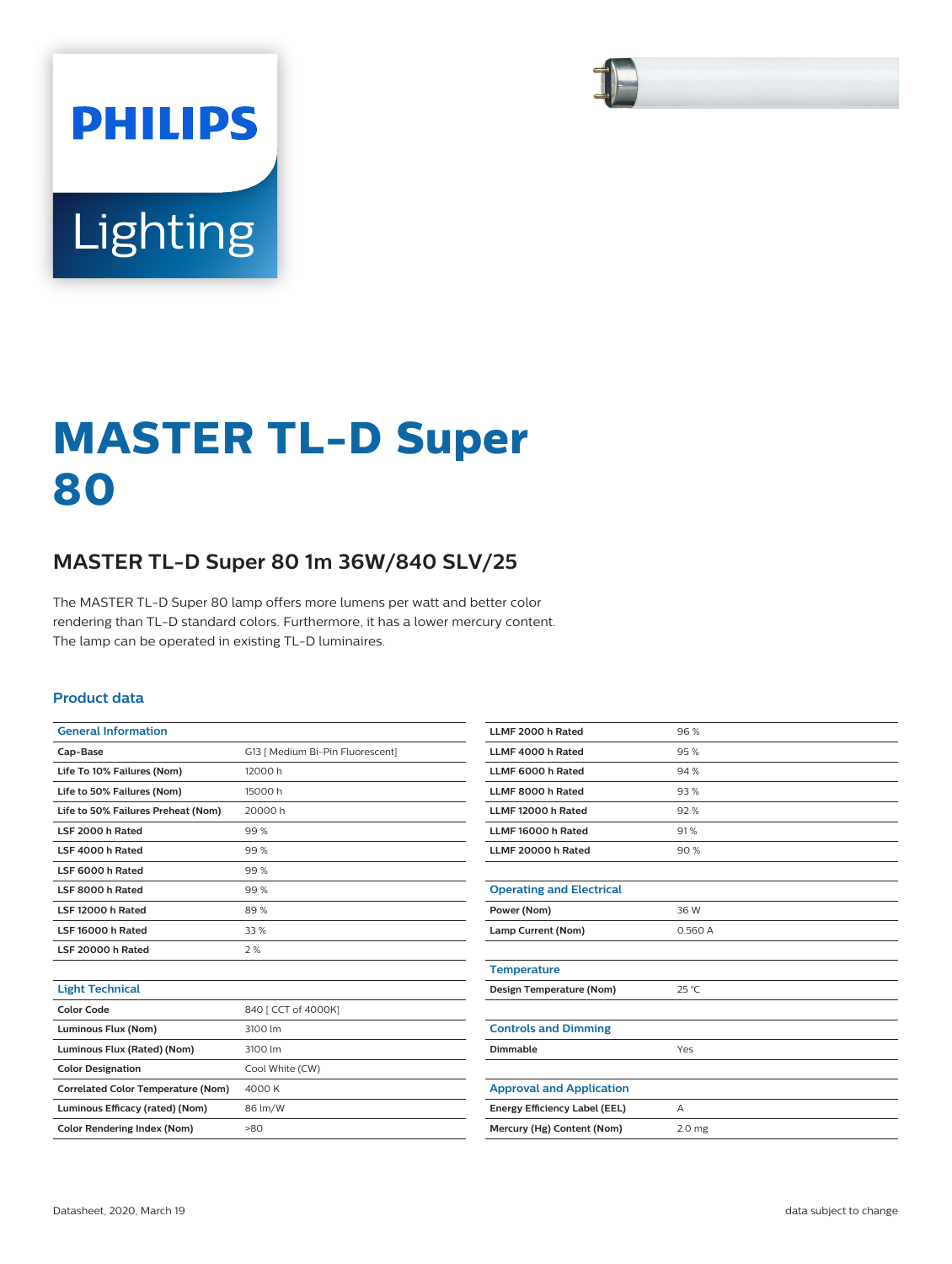# **MASTER TL-D Super 80**

| Energy Consumption kWh/1000 h | 42 kWh                                 |  |  |
|-------------------------------|----------------------------------------|--|--|
|                               |                                        |  |  |
| <b>Product Data</b>           |                                        |  |  |
| Full product code             | 871150055877040                        |  |  |
| Order product name            | MASTER TL-D Super 80 1m 36W/840 SLV/25 |  |  |
| <b>EAN/UPC - Product</b>      | 8711500558770                          |  |  |
| Order code                    | 927923084014                           |  |  |

| <b>Numerator - Quantity Per Pack</b> |                   |
|--------------------------------------|-------------------|
| Numerator - Packs per outer box      | 25                |
| Material Nr. (12NC)                  | 927923084014      |
| Net Weight (Piece)                   | 120.000 g         |
| ILCOS Code                           | FD-36/40/1B-E-G13 |
|                                      |                   |

### **Dimensional drawing**

| Product              | $D(max)$ A (max)                          | $B(max)$ $B(min)$ $C(max)$ |  |
|----------------------|-------------------------------------------|----------------------------|--|
| MASTER TL-D Super 80 | 28 mm 970.0 mm 977.1 mm 974.7 mm 984.2 mm |                            |  |
| 1m 36W/840 SLV/25    |                                           |                            |  |



**TL-D 1m 36W/840**

#### **Photometric data**



**LDPB\_TL-D8\_840\_0001-Spectral power distribution B/W**



**LDPO\_TL-D8\_840\_0001-Spectral power distribution Colour**